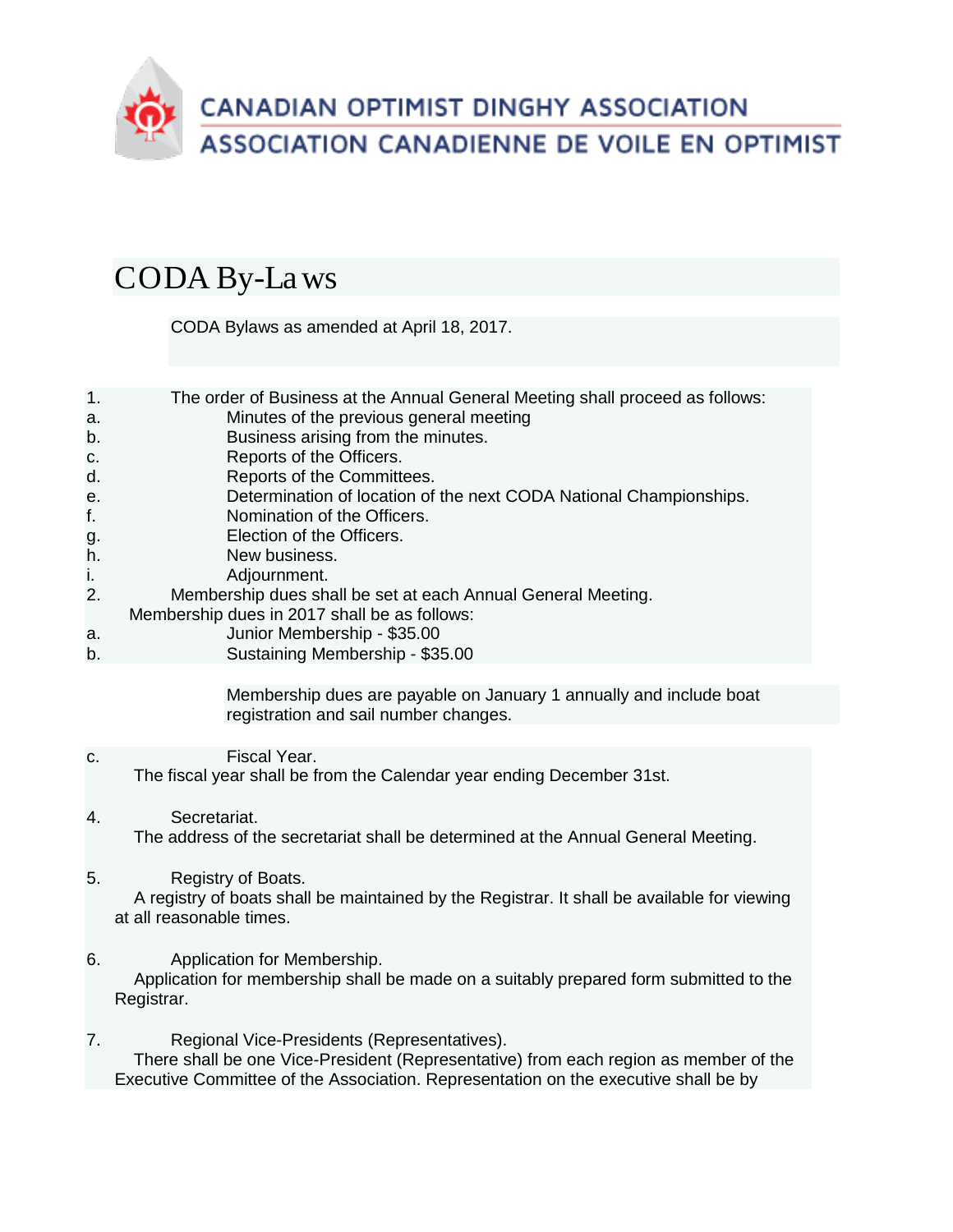

approval of the Annual General Meeting. Each Region represented shall have at least 5 members in good standing of the Association.

- 9. The term of office for officers shall be two (2) years.
- 10. No officer shall hold the same position for more than four (4) consecutive years.
- 11. Three (3) officers of the executive shall constitute a quorum for an executive meeting.
- 12. Notice of time, place and agenda of executive meetings shall be given to executive members ten (10) days in advance.
- 13. The presence of ten (10) voting members of the Association shall constitute a quorum at a general meeting.
- 14. For the purpose of calling a general meeting according to Art. 9 of the constitution, a quorum shall be 20% of the current membership. Between January 1 and March 31 of each year for the purposes of calling a general meeting, current membership is defined as the membership as of December 31 of the previous year.
- 15. Notice of time, place and agenda of a general meeting shall be given twenty (20) days in advance. Email can be used, using the current membership registry.
- 16. The Annual General Meeting should be held at the time and location of the Canadian Championship.
- 17. In order to participate in any Provincial or Canadian Championship Regatta, sailors must be a member of CODA, or, if not residing in Canada, of another National Optimist Association.
- 18. Organizers of CORK, the Canadian Optimist Dinghy Championship (CODC), shall collect a levy of \$10.00 per sailor to be forwarded to CODA.
- 19. Mail-out ballots will be permitted for the purpose of changing CODA By-laws. A 2/3 vote will be required with a minimum of 20 percent of the membership.
- 20. CODA Selection Rule for the ranking and selection of the World and Continental Championships (European, South American and North American) Teams is as follows:
- a. Team members to represent Canada at the IODA World and Continental Optimist Championship will be selected on the results of one annual regatta, namely the Canadian Optimist Dinghy Championship in the previous season of these International events. The selection will be based on the number of spots allocated annually by IODA to Canada to